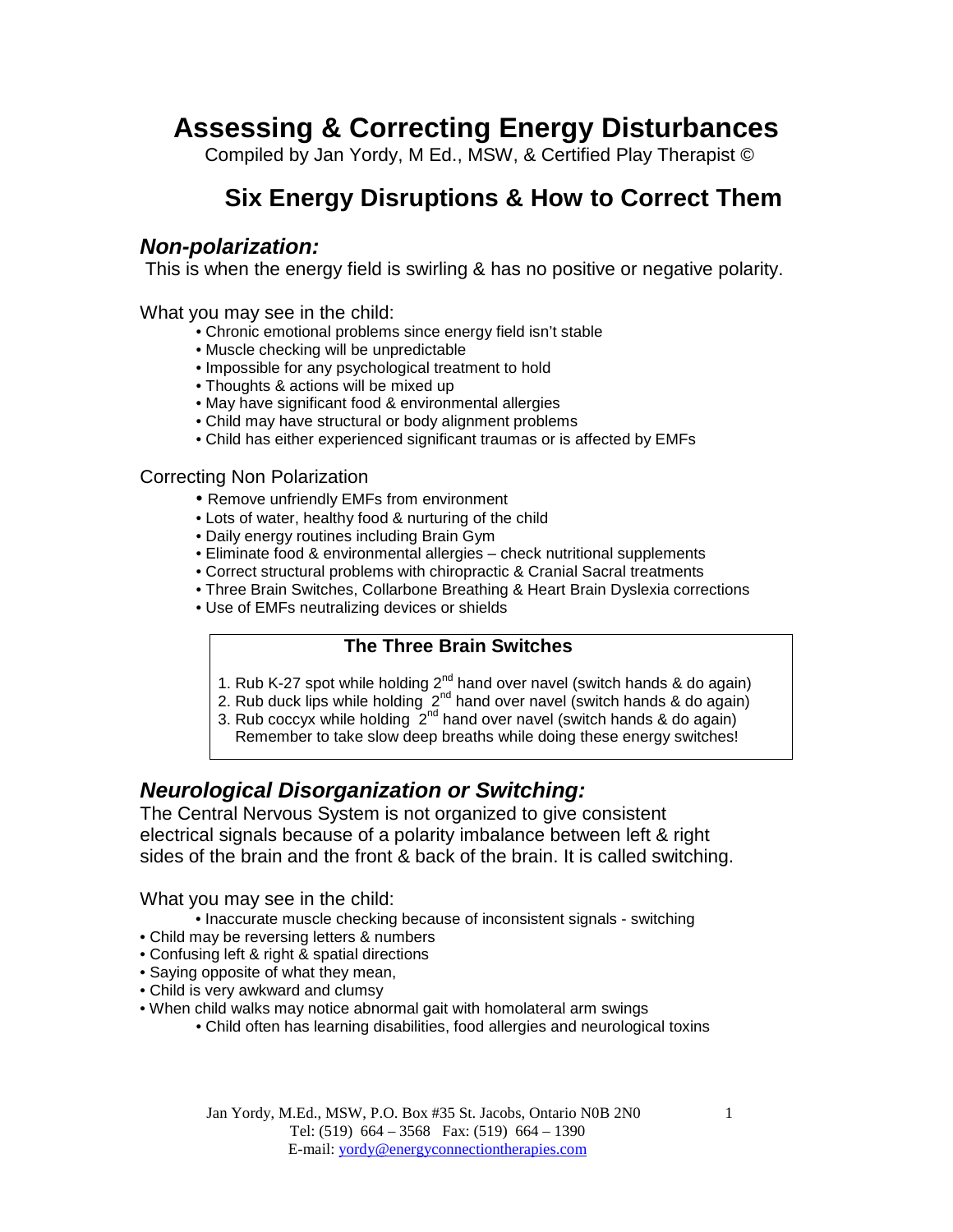### **Neurological Disorganization:**

Assessing Neurological Disorganization & Switching:

- 1) Muscle check for dehydration
- 2) Ask them something true and something false
- 3) Hand over head method palm up & then palm down
- 4) K 27 Therapy Localization Method with 2 fingers, then knuckles

#### Correcting Neurological Disorganization

- Activate 3 Brain Switches This is a quick correction but may not last long (page before)
- Nasal Taps –Tap rapidly for about a minute simultaneously on both sides of the nose
- Collarbone Breathing Technique Corrects front/back imbalances. (See box below)
- Cranial Sacral & chiropractic care may be helpful
- Listen to Hemi Synch to synchronize brain waves/hemispheres

#### **Collarbone Breathing Exercise**

- Place 2 fingers from left hand under the collarbone on left side where it meets the sternum (K 27 spot).
- Find the gamut point on the back of the hand between the  $4<sup>th</sup>$  &  $5<sup>th</sup>$  knuckle.
- Tap the gamut spot with 2 fingers from right hand at least 5 times while doing the following: Breathe halfway in.

Breathe all the way in.

Breathe half way out.

Breathe all the way out.

Breathe halfway in.

- Repeat with left 2 fingers under the right collarbone at K 27 spot. Tap the gamut spot while breathing.
- Hide the thumb inside the left hand & repeat this procedure while touching knuckle at left K 27 spot.
- Repeat this procedure while touching knuckle at rt. K 27 spot while tapping gamut point and breathing.
- Repeat this whole sequence of the 4 positions with the right hand, tapping at the Gamut Spot & doing the patterned breathing.

If done correctly you will have had each hand in all 4 positions while doing the specialized breathing & tapping. Because of the position of the fingers & breathing it will cause the energy polarity to correct.

### **Psychological/Energetic Reversals:**

When the polarity is reversed (north pole at head has flipped with south pole at the heart) and the flow of energy is reversed in the meridians, a polarity reversal between the top & bottom of the body is created. This often is recognized as a self sabotaging mental state with incongruity between the conscious & the subconscious mind. Psychologically the child will be drawn to what is harmful and repelled by what is helpful.

What you may see in the child:

- Child has a poor attitude and generally is unpleasant to be around
- Child may self sabotage and create problems for self and others.
- Child is uncooperative and may do the opposite of what is asked.
- He makes poor choices & may hurt self and others.

# **Psychological/Energetic Reversals:**

Assessing for psychological reversals:

Jan Yordy, M.Ed., MSW, P.O. Box #35 St. Jacobs, Ontario N0B 2N0 Tel: (519) 664 – 3568 Fax: (519) 664 – 1390 E-mail: yordy@energyconnectiontherapies.com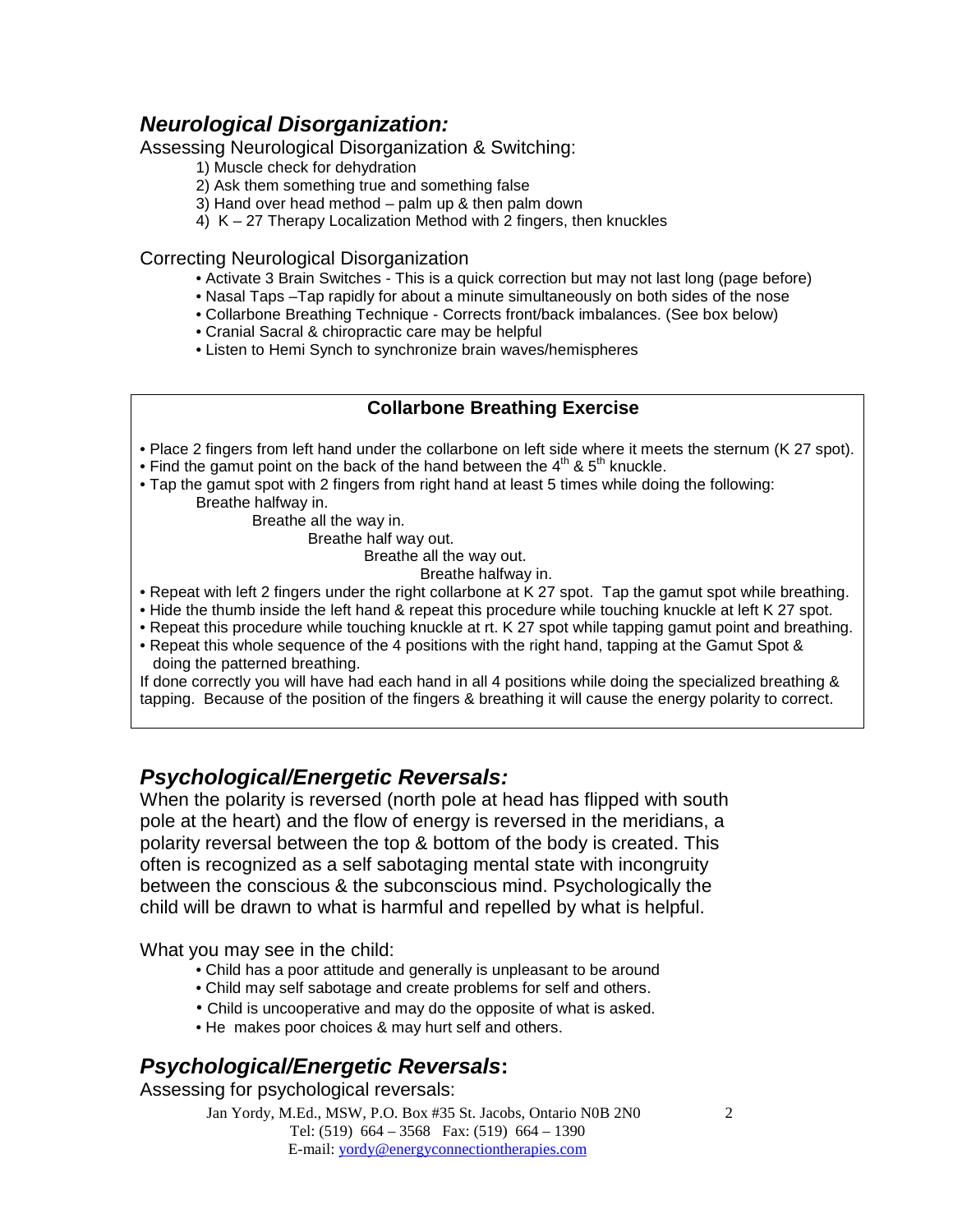1) Have child say; "I want to be happy. I want to be miserable." Muscle test after each one. If they are weak on wanting to be happy & strong on wanting to be miserable, then they are reversed.

2) Sweep up and down central meridian with hand & muscle check. If child is weak when zip up & strong when zip down, they are reversed. 3) Have the child walk forward 6 steps & muscle test & walk backwards 6 steps & muscle test. If they are weak after walking forward and strong after walking backwards, their energy is reversed.

#### To correct:

1) Continuously tap one hand against the other at the karate spot and say, "I like myself and I am a great kid even thought my battery is upside down." Repeat 3 times taking some nice deep breaths to help the energy move. 2) Rub the Sore Spot on the left side of the chest circling in a clockwise direction and say, "Even though my energy is reversed, I like myself and I am a terrific kid". Repeat 3 times with the deep breathing.

3) Rub the K-27s (Brain Buttons) briskly to correct the reversal.

4) Rapidly zip up and down the central meridian several times while child takes some slow deep breaths.

### **"Over-Energy" Problems:**

When there is a disruption in the energy flow between front and back of the body, it will show up as "over energy". Stress or anxiety is often the cause. Child will be stuck in the primitive part of the brain so just reacts.

What you will see in the child:

- Child will have strong/strong energy when muscle checking.
- Child may appear stressed & anxious or be hyperactive.
- Child may be confused, spacey or unable to concentrate.
- Child may have trouble falling asleep at night due to over energy.

#### How to test:

- Zip up central meridian to lip and muscle check. (Should test strong)
- Zip down central meridian and muscle check. (Should test weak)
- Ask child any true/false question such as their name/ & another name

#### How to correct:

- Do a Hook Up. (See box below)
- Tame the Dinosaur (See box on the next page)
- Rub the bottom of each of the child's feet with a metal spoon in a counter

clockwise direction to pull out over energy. Child will find it calming. • Sedate Triple Warmer Meridian by holding hand over front of knee & back of elbow for several minutes. Move to opposite side of body & repeat same procedure. Then hold outside of little toe with a finger and between the  $4<sup>th</sup>$  & .<br>5<sup>th</sup> fingers with a finger from opposite hand. This is held for several minutes and then repeated with opposite side of the body. The child will often feel tingling or an energy sensation moving down in their body & out of their foot.

### **Over Energy Correction:**

#### **Hook Up for Over Energy**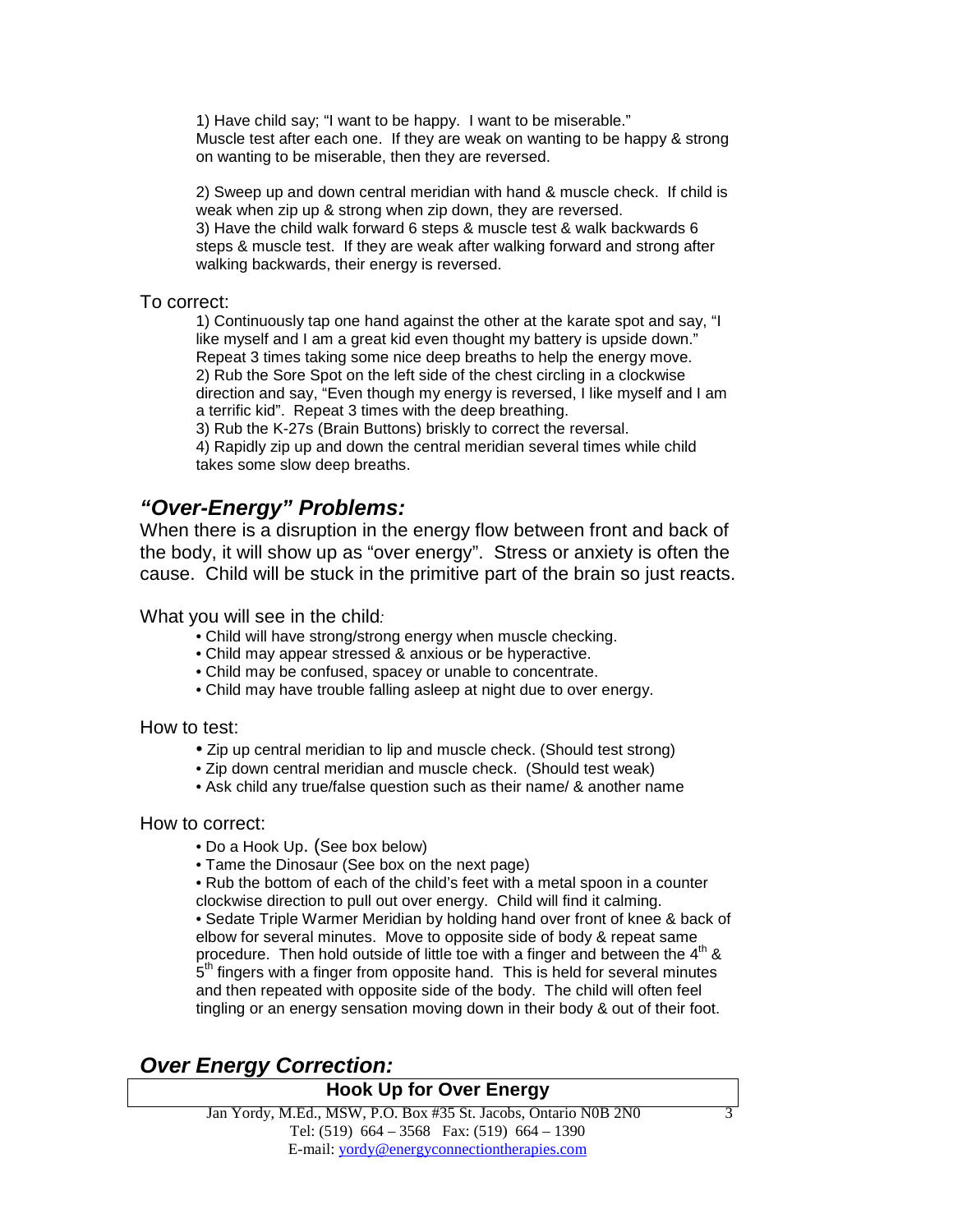1) Cross left ankle over the right one.

2) Place hands out in front, arms extended, with backs of hands touching, thumbs  $\blacklozenge$ 

3) Lift right hand over left hand & then holds palms together.

4) Clasp fingers together.

5) Fold hands and arms inward & rest on chest, under chin.

6) Breathe deeply while resting tongue against upper palate behind teeth

7) Relax the tongue on the exhale

8) Hold position for a minute or two and notice how you feel inside.

9) Uncross legs and hands and place finger tips together for 30 seconds to a minute 10) Notice how the energy feels between your fingertips.

#### **Taming the Dinosaur**

1) Rub your hands together quickly to energize them. Shake them off.

2) Take both of your hands and hold them close to either side of the child's ears.

3) With a slow sweeping motion without touching the child's body, go around ears and down each side of the head, neck & arms & off of their finger tips. Your hand will work like a magnet to collect over energy and sweep it down & off of the child thus calming them down.

4) repeat this motion 3 to 5 times or until the child visibly is doing better.

### **"Under Energy" Problems:**

This is when the electrical system is depleted of energy or blown out. Often the child is sick, dehydrated, or feeling overwhelmed.

What this looks like in the child:

- Child will test weak/weak when muscle checking.
- Child is tired, confused, weak or unable to concentrate.
- Child is probably dehydrated and may be feeling stressed.
- Child will have low energy or may be physically sick.

How to test:

• Check for dehydration. Have them pull on a lock of hair while you muscle test. If they are weak, they are dehydrated.

#### How to correct when muscle response is weak/weak.

1) When the child is dehydrated, have them drink water.

2) Tap thymus in center of your chest with your fist, smile & say, Ha! Ha! Ha! Repeat at least 3 times or more while taking deep breaths.

### **Homolateral Energy Flow:**

This is when your energy is in a stress mode & is flowing straight up and down instead of crossing over to facilitate whole brained functioning. This creates an inefficient brain state where the child will think with one part of the brain at a time compromising learning. When the energy stays stuck in homolateral flow for too long, dis-ease will follow.

### **Homolateral Energy Flow:**

Jan Yordy, M.Ed., MSW, P.O. Box #35 St. Jacobs, Ontario N0B 2N0 Tel: (519) 664 – 3568 Fax: (519) 664 – 1390 E-mail: yordy@energyconnectiontherapies.com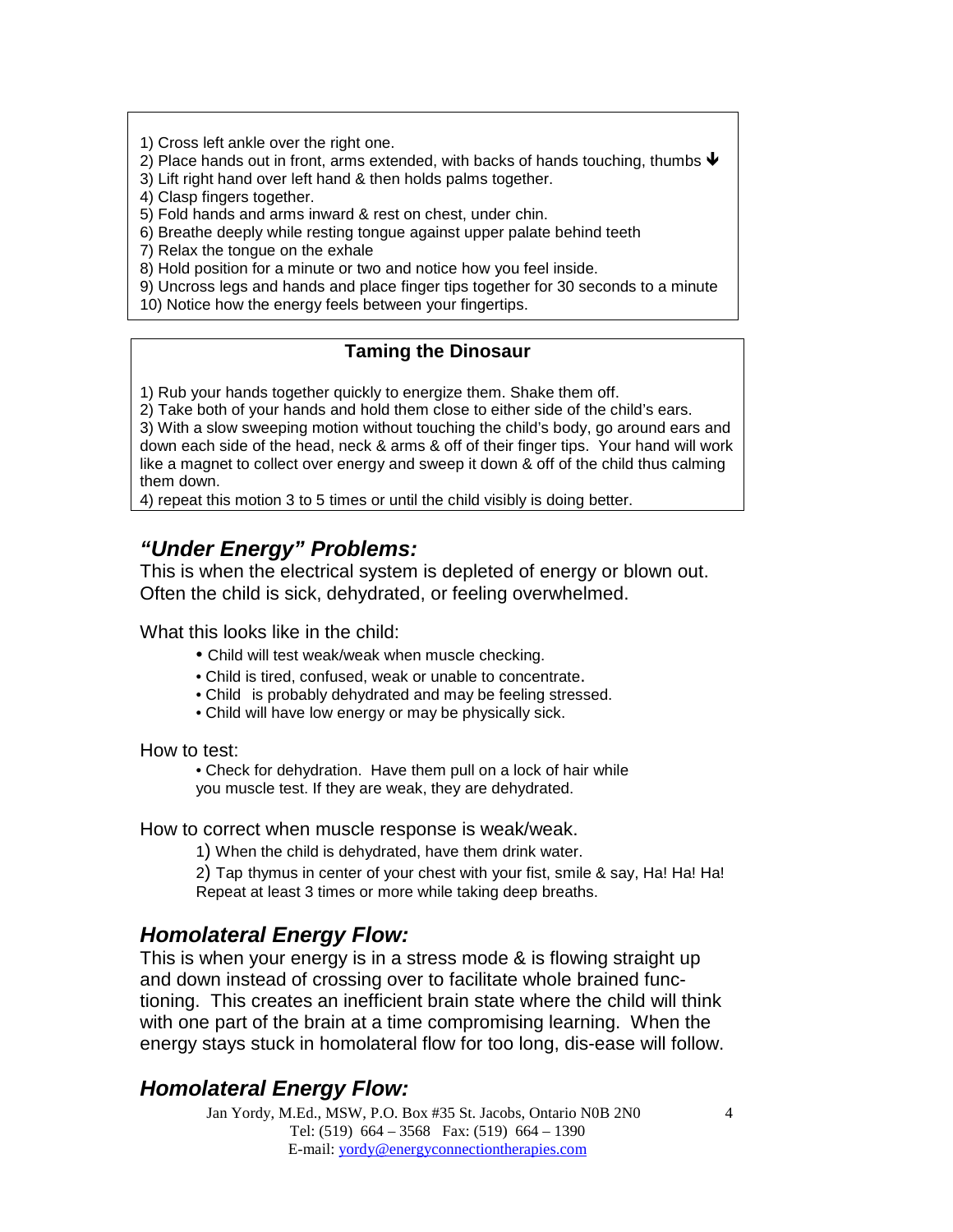#### What you may see in the child:

- The child feels stressed and does not think clearly.
- The child may be highly anxious or depressed.
- Physically the child may be slow because their body is only operating at 50%
- efficiency. They may feel a lack of energy or feel tired all the time.
- Exercise may actually weaken the child.
- The immune system is not functioning effectively either.

How to check for Homolateral Energy Flow

- 1. Have the child look at an **X** and muscle check. They should be strong.
- 2. Have the child look at 2 **ll** (parallel) lines and muscle check. They should be weak. If they are weak on **X** and strong on **ll** lines they are in homolateral flow.

### Correcting Homolateral Energy Flow

Do the three thumps to wake up stagnate energy

- This will improve energy levels.
- It will balance blood chemistry.
- It will strengthen immune system.
- It is good to do the 3 Thumps daily to keep yourself energized

#### **Three Thumps**

1. Tap or massage K-27 (just under the collar bone) vigorously while breathing deeply for at least 20 seconds.

2. Thymus Thump (about 2 inches below K-27 on sternum in center of the chest). Breathe deeply while firmly tapping on thymus with finger tips or fist for 20 seconds. Repeat using other hand.

3. Spleen meridian thump (straight down from thymus to end of sternum, slide fingers straight across until centered under breast) Using finger tips thump strongly while breathing vigorously for 20 sec.

Do Cross Crawls to facilitate whole brained thinking & a balanced flow of energy between both sides of the body

- Crossover of energy between 2 hemispheres increases learning potential.
- Helps the child to be better coordinated & efficient at motor tasks
- Child feels more calm and balanced

#### **Cross Crawls**

1. Rub or tap the K-27 points under the collar bone with each hand for about 20 seconds to insure the energy is traveling in the natural direction.  $2<sup>nd</sup>$  hand should be over navel. 2. Next while standing, lift your right hand and left leg at the same time and touch you hand across the mid line to the raised knee.

3 Release the right hand and left leg and then do the same movement with your left hand and right leg creating a rhythmic crossover marching movement

4. Continue this crossover movement for at least six or seven pairs. Any kind of cross over lateral movement that involves moving opposite hand and leg at the same time will create the same effect. How many different ways can you do the cross crawl movements